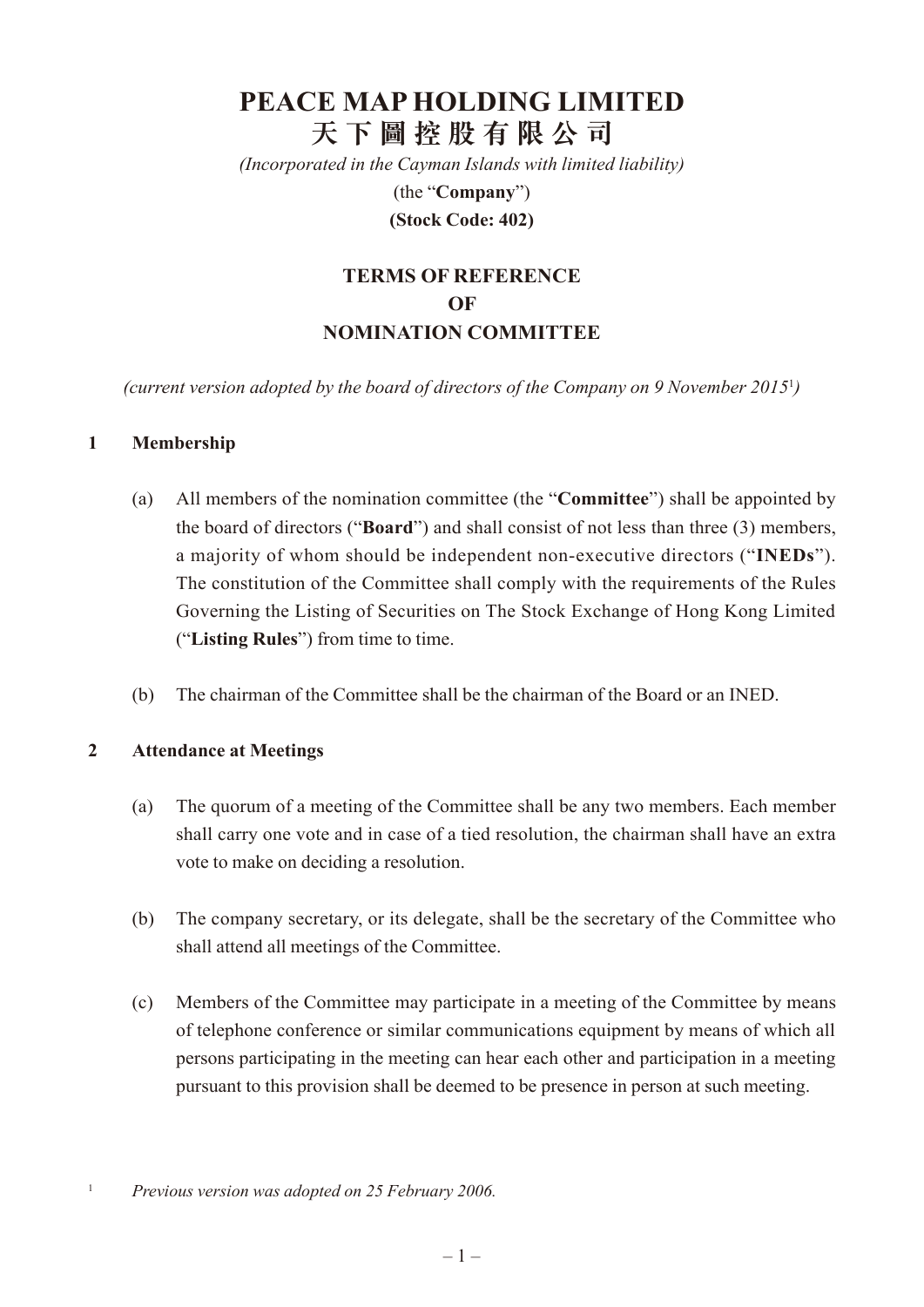#### **3 Frequency of meetings**

Meetings of the Committee shall be held not less than once a year. The chairman of the Committee or any two members of the Committee may request a meeting if they consider that a meeting is necessary. Committee meetings shall be arranged by the secretary of the Committee, or its delegate, upon instruction of the chairman of the Committee.

#### **4 Committee's resolutions**

- (a) Resolutions of the Committee at any meetings shall be passed by a majority of votes of the members of the Committee present.
- (b) A resolution in writing signed by all the members of the Committee shall be as valid and effectual as if it had been passed at a meeting of the Committee and may consist of several documents in like form each signed by one or more of the members of the Committee. Such resolution may be signed and circulated by fax. This provision is without prejudice to any requirement under the Listing Rules for a Board or Committee meeting to be held.

#### **5 Authorities**

- (a) The Committee is authorised by the Board to review, assess and make recommendations upon, any issue within these terms of reference.
- (b) The Committee is authorised by the Board, and at the reasonable expense of the Company, to obtain independent legal or other independent professional advice and to secure attendance of independent professional advisers with the relevant experience and expertise if it considers this necessary.
- (c) The Committee is to be provided with sufficient resources to discharge its duties.
- (d) Where the Committee proposes a resolution to elect an individual as an independent non-executive director at the general meeting, it should set out in the circular to shareholders and/or explanatory statement accompanying the notice of the relevant general meeting why they believe the individual should be elected and the reasons why they consider the individual to be independent.
- (e) The Committee (or the Board) should have a policy concerning diversity of board members, and should disclose the policy or a summary of the policy in the corporate governance report.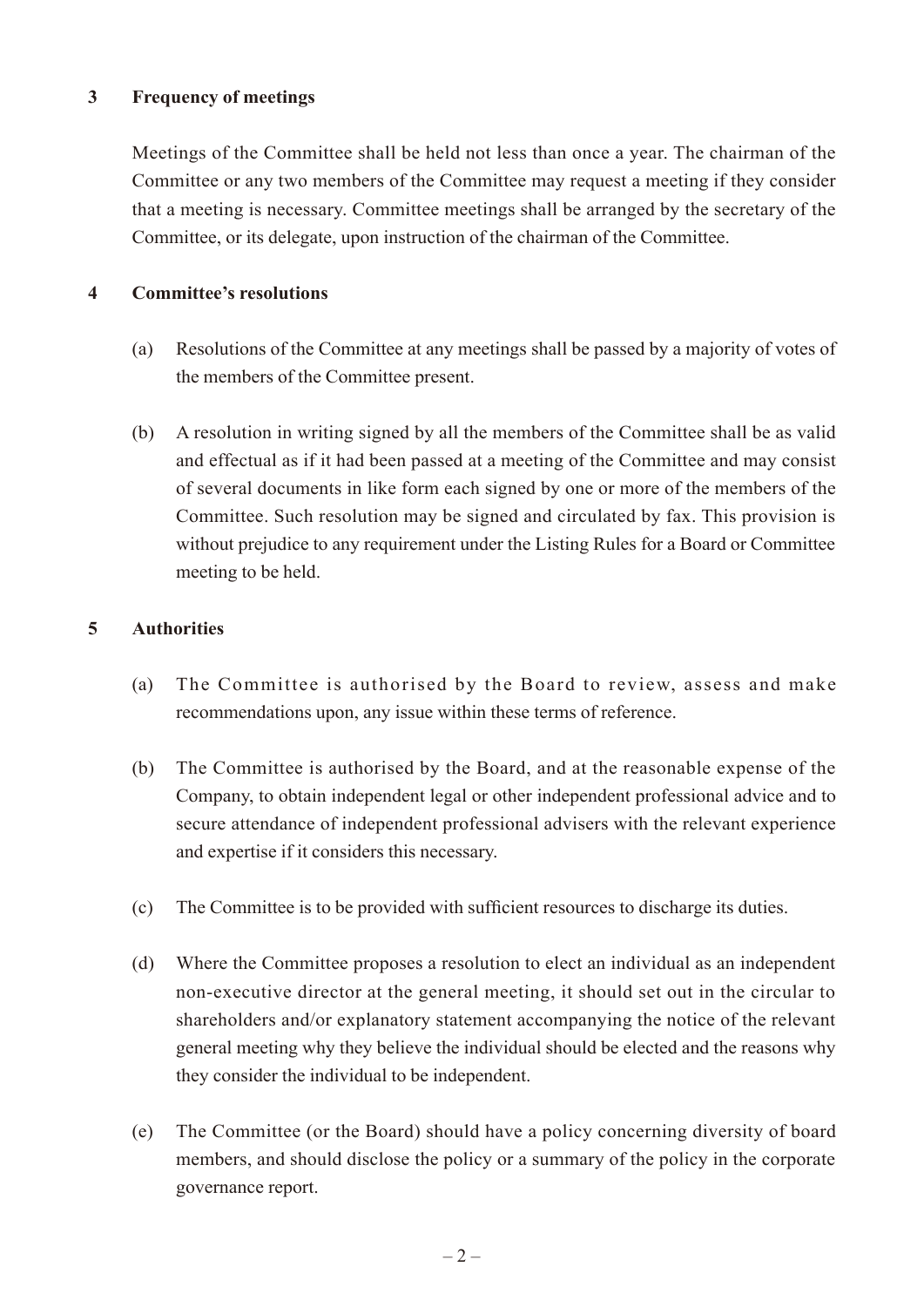#### **6 Duties**

The duties of the Committee shall be:

- (a) to review the structure, size and composition (including the skills, knowledge and experience) of the Board at least annually and make recommendations to the Board regarding any proposed changes;
- (b) to identify individuals suitably qualified to become members of the Board and select or make recommendations to the Board on the selection of, individuals nominated for directorships;
- (c) to assess the independence of independent non-executive directors;
- (d) to make recommendations to the Board on relevant matters relating to the appointment or re-appointment of directors and succession planning for directors in particular the chairman and the chief executive officer;
- (e) to do any such things to enable the Committee to discharge its powers and functions conferred on it by the Board;
- (f) to conform to any requirement, direction, and regulation that may from time to time be prescribed by the Board or contained in the constitution of the Company or imposed by the Listing Rules or applicable law; and
- (g) to ensure the chairman of the Committee, or in the absence of the chairman, another member of the Committee or failing this his duly appointed delegate, to be available to answer questions at the annual general meeting of the Company.

#### **7 Reporting Procedures**

The Committee shall report to the Board. At the next meeting of the Board following a meeting/written resolution of the Committee, the company secretary shall submit to the Board copies of the minutes/written resolutions setting out the findings, recommendations and decisions of the Committee.